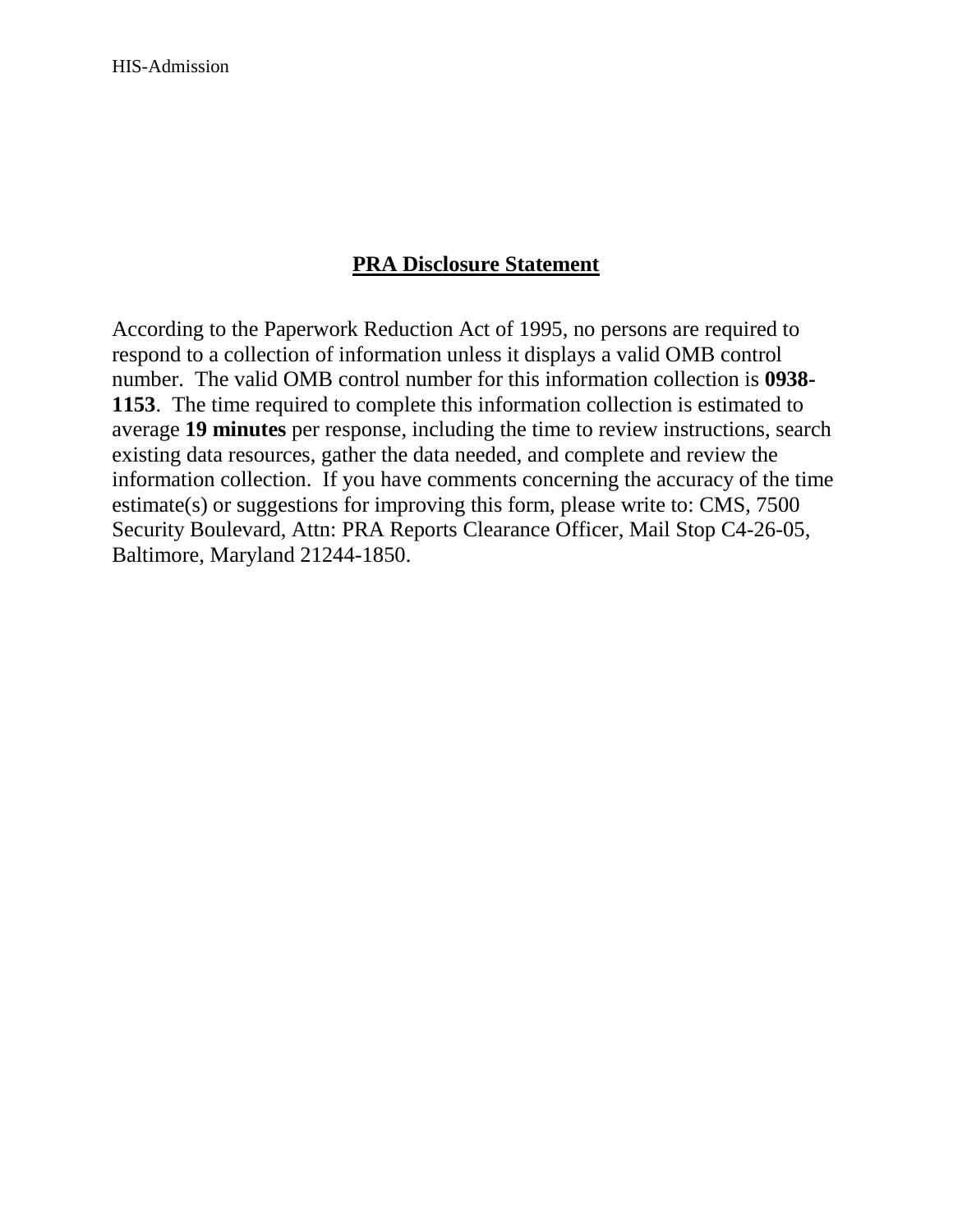## Hospice Item Set - Admission

| <b>Section A</b>             | <b>Administrative Information</b>                                                                                                                                                                                                                                                                                                                                                                                                                                                                                                                                                      |
|------------------------------|----------------------------------------------------------------------------------------------------------------------------------------------------------------------------------------------------------------------------------------------------------------------------------------------------------------------------------------------------------------------------------------------------------------------------------------------------------------------------------------------------------------------------------------------------------------------------------------|
| A0050. Type of Record        |                                                                                                                                                                                                                                                                                                                                                                                                                                                                                                                                                                                        |
| <b>Enter Code</b>            | 1. Add new record<br>2. Modify existing record<br>3. Inactivate existing record                                                                                                                                                                                                                                                                                                                                                                                                                                                                                                        |
|                              | A0100. Facility Provider Numbers. Enter code in boxes provided.                                                                                                                                                                                                                                                                                                                                                                                                                                                                                                                        |
|                              | A. National Provider Identifier (NPI):<br><b>B. CMS Certification Number (CCN):</b>                                                                                                                                                                                                                                                                                                                                                                                                                                                                                                    |
|                              |                                                                                                                                                                                                                                                                                                                                                                                                                                                                                                                                                                                        |
|                              | A0205. Site of Service at Admission                                                                                                                                                                                                                                                                                                                                                                                                                                                                                                                                                    |
| <b>Enter Code</b>            | 01. Hospice in patient's home/residence<br>02. Hospice in Assisted Living facility<br>03. Hospice provided in Nursing Long Term Care (LTC) or Non-Skilled Nursing Facility<br>(NF)<br>04. Hospice provided in a Skilled Nursing Facility (SNF)<br>05. Hospice provided in Inpatient Hospital<br>06. Hospice provided in Inpatient Hospice Facility<br>07. Hospice provided in Long Term Care Hospital (LTCH)<br>08. Hospice in Inpatient Psychiatric Facility<br>09. Hospice provided in a place not otherwise specified (NOS)<br>10. Hospice home care provided in a hospice facility |
| <b>A0220. Admission Date</b> |                                                                                                                                                                                                                                                                                                                                                                                                                                                                                                                                                                                        |
|                              | Month<br>Dav<br>Year                                                                                                                                                                                                                                                                                                                                                                                                                                                                                                                                                                   |
|                              | <b>A0245. Date Initial Nursing Assessment Initiated</b>                                                                                                                                                                                                                                                                                                                                                                                                                                                                                                                                |
|                              | Month<br>Day<br>Year                                                                                                                                                                                                                                                                                                                                                                                                                                                                                                                                                                   |
|                              | <b>A0250. Reason for Record</b>                                                                                                                                                                                                                                                                                                                                                                                                                                                                                                                                                        |
| <b>Enter Code</b>            | 01. Admission<br>09. Discharge                                                                                                                                                                                                                                                                                                                                                                                                                                                                                                                                                         |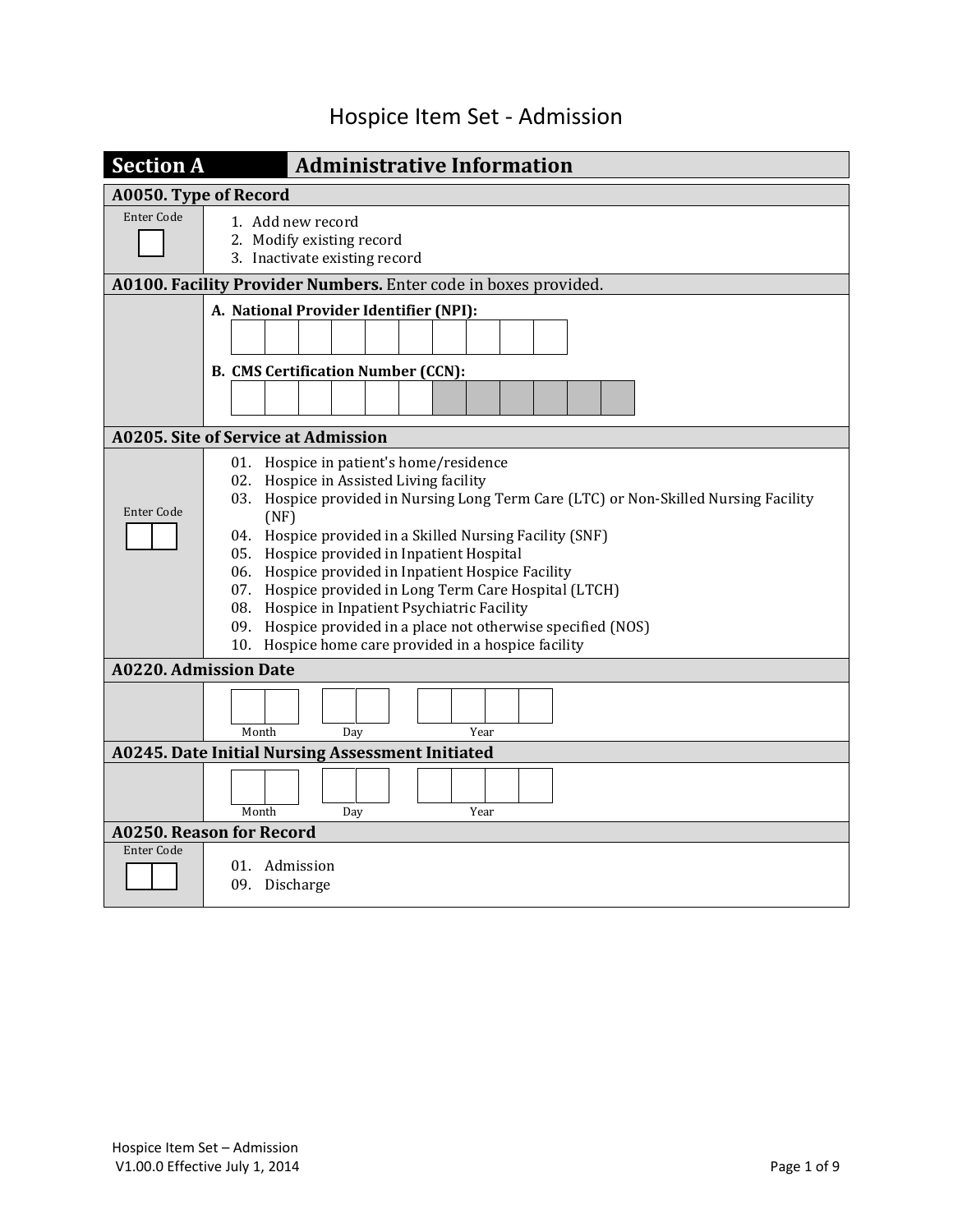|                                     | <b>Section A</b><br><b>Administrative Information</b>                          |                                                               |  |  |     |  |  |  |      |  |  |  |  |  |  |  |
|-------------------------------------|--------------------------------------------------------------------------------|---------------------------------------------------------------|--|--|-----|--|--|--|------|--|--|--|--|--|--|--|
| <b>A0500. Legal Name of Patient</b> |                                                                                |                                                               |  |  |     |  |  |  |      |  |  |  |  |  |  |  |
|                                     |                                                                                | A. First name:                                                |  |  |     |  |  |  |      |  |  |  |  |  |  |  |
|                                     |                                                                                |                                                               |  |  |     |  |  |  |      |  |  |  |  |  |  |  |
|                                     | <b>B.</b> Middle initial:                                                      |                                                               |  |  |     |  |  |  |      |  |  |  |  |  |  |  |
|                                     |                                                                                |                                                               |  |  |     |  |  |  |      |  |  |  |  |  |  |  |
|                                     | C. Last name:                                                                  |                                                               |  |  |     |  |  |  |      |  |  |  |  |  |  |  |
|                                     |                                                                                |                                                               |  |  |     |  |  |  |      |  |  |  |  |  |  |  |
|                                     | D. Suffix:                                                                     |                                                               |  |  |     |  |  |  |      |  |  |  |  |  |  |  |
|                                     |                                                                                |                                                               |  |  |     |  |  |  |      |  |  |  |  |  |  |  |
|                                     | <b>A0600. Social Security and Medicare Numbers</b>                             |                                                               |  |  |     |  |  |  |      |  |  |  |  |  |  |  |
|                                     |                                                                                | A. Social Security Number:                                    |  |  |     |  |  |  |      |  |  |  |  |  |  |  |
|                                     |                                                                                |                                                               |  |  |     |  |  |  |      |  |  |  |  |  |  |  |
|                                     |                                                                                | B. Medicare number (or comparable railroad insurance number): |  |  |     |  |  |  |      |  |  |  |  |  |  |  |
|                                     |                                                                                |                                                               |  |  |     |  |  |  |      |  |  |  |  |  |  |  |
|                                     | A0700. Medicaid Number - Enter "+" if pending, "N" if not a Medicaid Recipient |                                                               |  |  |     |  |  |  |      |  |  |  |  |  |  |  |
|                                     |                                                                                |                                                               |  |  |     |  |  |  |      |  |  |  |  |  |  |  |
|                                     |                                                                                |                                                               |  |  |     |  |  |  |      |  |  |  |  |  |  |  |
|                                     | A0800. Gender                                                                  |                                                               |  |  |     |  |  |  |      |  |  |  |  |  |  |  |
| <b>Enter Code</b>                   |                                                                                | 1. Male                                                       |  |  |     |  |  |  |      |  |  |  |  |  |  |  |
|                                     |                                                                                | 2. Female                                                     |  |  |     |  |  |  |      |  |  |  |  |  |  |  |
|                                     | A0900. Birth Date                                                              |                                                               |  |  |     |  |  |  |      |  |  |  |  |  |  |  |
|                                     |                                                                                |                                                               |  |  |     |  |  |  |      |  |  |  |  |  |  |  |
|                                     |                                                                                | Month                                                         |  |  | Day |  |  |  | Year |  |  |  |  |  |  |  |
|                                     | A1000. Race/Ethnicity                                                          |                                                               |  |  |     |  |  |  |      |  |  |  |  |  |  |  |
| ₩                                   | Check all that apply                                                           |                                                               |  |  |     |  |  |  |      |  |  |  |  |  |  |  |
|                                     | A. American Indian or Alaska Native                                            |                                                               |  |  |     |  |  |  |      |  |  |  |  |  |  |  |
|                                     | B. Asian                                                                       |                                                               |  |  |     |  |  |  |      |  |  |  |  |  |  |  |
|                                     | C. Black or African American                                                   |                                                               |  |  |     |  |  |  |      |  |  |  |  |  |  |  |
|                                     | D. Hispanic or Latino                                                          |                                                               |  |  |     |  |  |  |      |  |  |  |  |  |  |  |
|                                     | E. Native Hawaiian or Other Pacific Islander                                   |                                                               |  |  |     |  |  |  |      |  |  |  |  |  |  |  |
|                                     | F. White                                                                       |                                                               |  |  |     |  |  |  |      |  |  |  |  |  |  |  |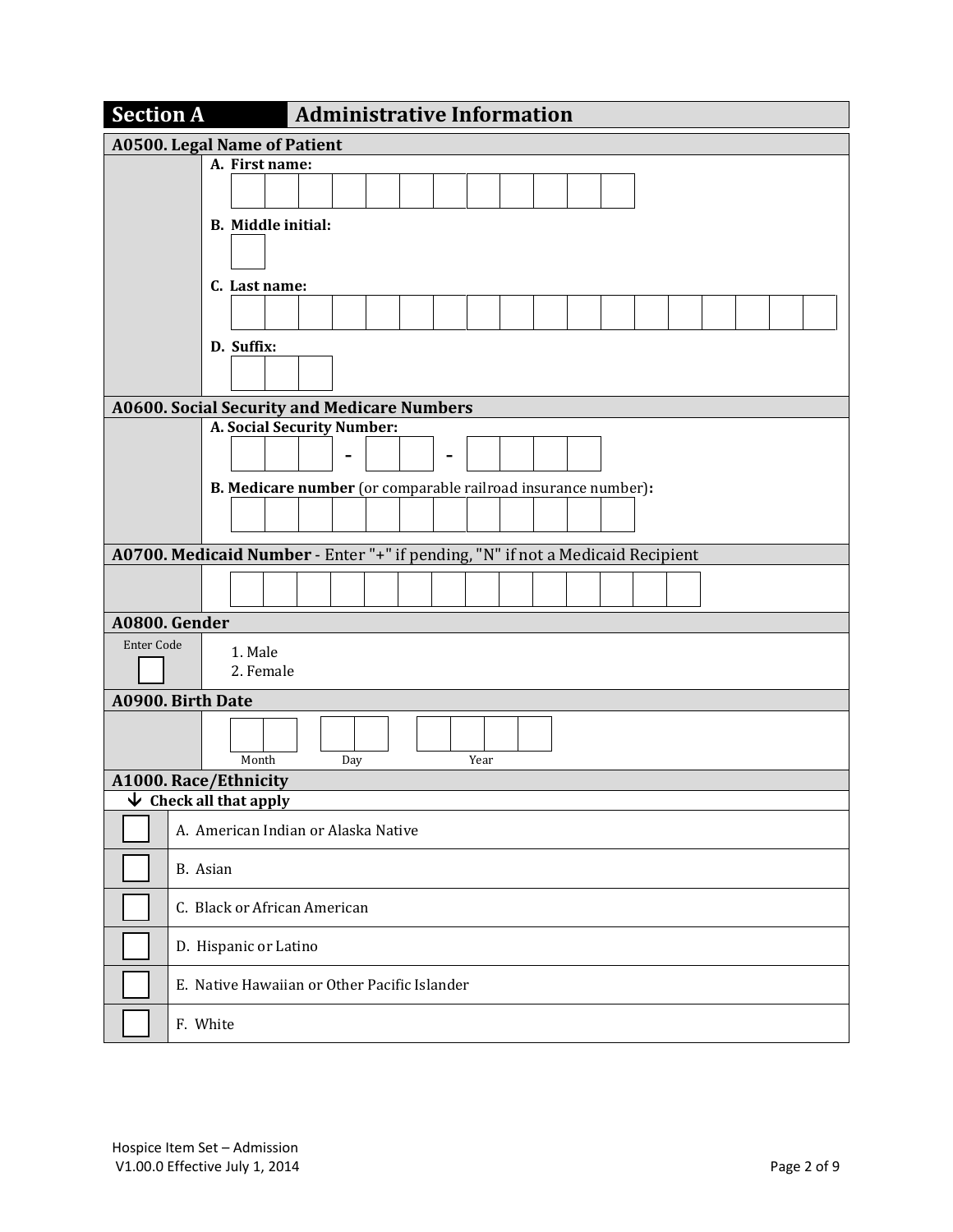| <b>Section A</b><br><b>Administrative Information</b>                              |                                                                                                                                                                                                                                                                                                                                                                                                                                             |  |  |  |  |  |  |  |  |
|------------------------------------------------------------------------------------|---------------------------------------------------------------------------------------------------------------------------------------------------------------------------------------------------------------------------------------------------------------------------------------------------------------------------------------------------------------------------------------------------------------------------------------------|--|--|--|--|--|--|--|--|
| A1802. Admitted From. Immediately preceding this admission, where was the patient? |                                                                                                                                                                                                                                                                                                                                                                                                                                             |  |  |  |  |  |  |  |  |
| Enter Code                                                                         | 01. Community residential setting (e.g., private home/apt., board/care, assisted living,<br>group home, adult foster care)<br>02. Long-term care facility<br>03. Skilled Nursing Facility (SNF)<br>04. Hospital emergency department<br>05. Short-stay acute hospital<br>06. Long-term care hospital (LTCH)<br>07. Inpatient rehabilitation facility or unit (IRF)<br>08. Psychiatric hospital or unit<br>09. ID/DD Facility<br>10. Hospice |  |  |  |  |  |  |  |  |
|                                                                                    | 99. None of the Above                                                                                                                                                                                                                                                                                                                                                                                                                       |  |  |  |  |  |  |  |  |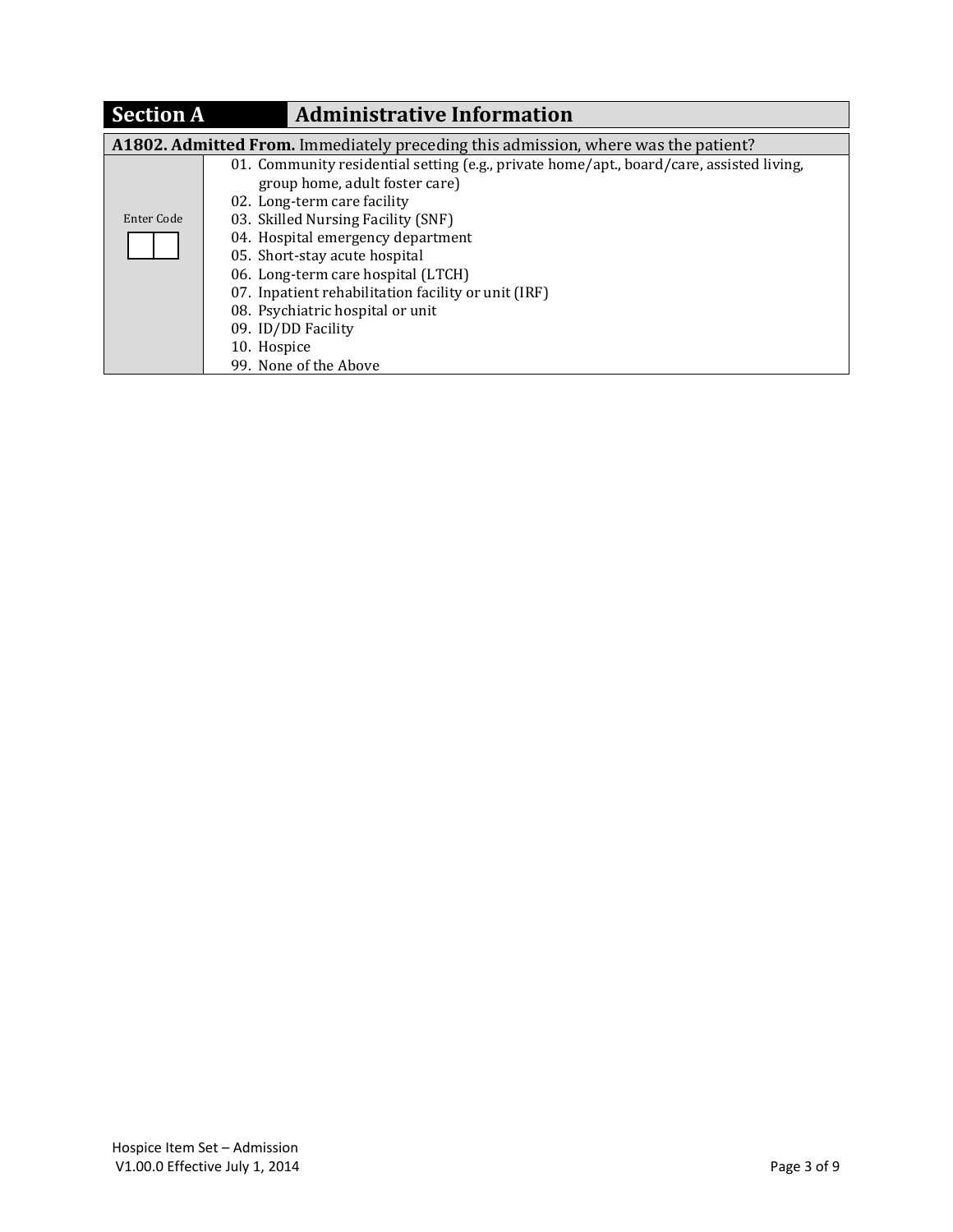| <b>Section F</b>             | <b>Preferences</b>                                                                                                                                                                                                                                                                                                                                |  |  |  |  |  |  |  |  |  |  |  |
|------------------------------|---------------------------------------------------------------------------------------------------------------------------------------------------------------------------------------------------------------------------------------------------------------------------------------------------------------------------------------------------|--|--|--|--|--|--|--|--|--|--|--|
| <b>F2000. CPR Preference</b> |                                                                                                                                                                                                                                                                                                                                                   |  |  |  |  |  |  |  |  |  |  |  |
| <b>Enter Code</b>            | A. Was the patient/responsible party asked about preference regarding the use of<br>cardiopulmonary resuscitation (CPR)? - Select the most accurate response<br>0. No $\rightarrow$ Skip to F2100, Other Life-Sustaining Treatment Preferences<br>1. Yes, and discussion occurred<br>2. Yes, but the patient/responsible party refused to discuss |  |  |  |  |  |  |  |  |  |  |  |
|                              | B. Date the patient/responsible party was first asked about preference regarding the<br>use of CPR:                                                                                                                                                                                                                                               |  |  |  |  |  |  |  |  |  |  |  |
|                              | Year<br>Month<br>Day                                                                                                                                                                                                                                                                                                                              |  |  |  |  |  |  |  |  |  |  |  |
|                              | F2100. Other Life-Sustaining Treatment Preferences                                                                                                                                                                                                                                                                                                |  |  |  |  |  |  |  |  |  |  |  |
| <b>Enter Code</b>            | A. Was the patient/responsible party asked about preferences regarding life-sustaining<br>treatments other than CPR? - Select the most accurate response<br>0. No $\rightarrow$ Skip to F2200, Hospitalization Preference<br>1. Yes, and discussion occurred<br>2. Yes, but the patient/responsible party refused to discuss                      |  |  |  |  |  |  |  |  |  |  |  |
|                              | B. Date the patient/responsible party was first asked about preferences regarding life-<br>sustaining treatments other than CPR:                                                                                                                                                                                                                  |  |  |  |  |  |  |  |  |  |  |  |
|                              | Month<br>Day<br>Year                                                                                                                                                                                                                                                                                                                              |  |  |  |  |  |  |  |  |  |  |  |
|                              | <b>F2200. Hospitalization Preference</b>                                                                                                                                                                                                                                                                                                          |  |  |  |  |  |  |  |  |  |  |  |
| <b>Enter Code</b>            | A. Was the patient/responsible party asked about preference regarding<br>hospitalization? - Select the most accurate response<br>0. No $\rightarrow$ Skip to F3000, Spiritual/Existential Concerns<br>1. Yes, and discussion occurred<br>2. Yes, but the patient/responsible party refused to discuss                                             |  |  |  |  |  |  |  |  |  |  |  |
|                              | B. Date the patient/responsible party was first asked about preference regarding<br>hospitalization:                                                                                                                                                                                                                                              |  |  |  |  |  |  |  |  |  |  |  |
|                              | Year<br>Month<br>Day                                                                                                                                                                                                                                                                                                                              |  |  |  |  |  |  |  |  |  |  |  |
|                              | F3000. Spiritual/Existential Concerns                                                                                                                                                                                                                                                                                                             |  |  |  |  |  |  |  |  |  |  |  |
| <b>Enter Code</b>            | A. Was the patient and/or caregiver asked about spiritual/existential concerns? - Select                                                                                                                                                                                                                                                          |  |  |  |  |  |  |  |  |  |  |  |
|                              | the most accurate response                                                                                                                                                                                                                                                                                                                        |  |  |  |  |  |  |  |  |  |  |  |
|                              | 0. No $\rightarrow$ Skip to 10010, Principal Diagnosis<br>1. Yes, and discussion occurred<br>2. Yes, but the patient and/or caregiver refused to discuss                                                                                                                                                                                          |  |  |  |  |  |  |  |  |  |  |  |
|                              | B. Date the patient and/or caregiver was first asked about spiritual/existential<br>concerns:                                                                                                                                                                                                                                                     |  |  |  |  |  |  |  |  |  |  |  |
|                              | Year<br>Month<br>Day                                                                                                                                                                                                                                                                                                                              |  |  |  |  |  |  |  |  |  |  |  |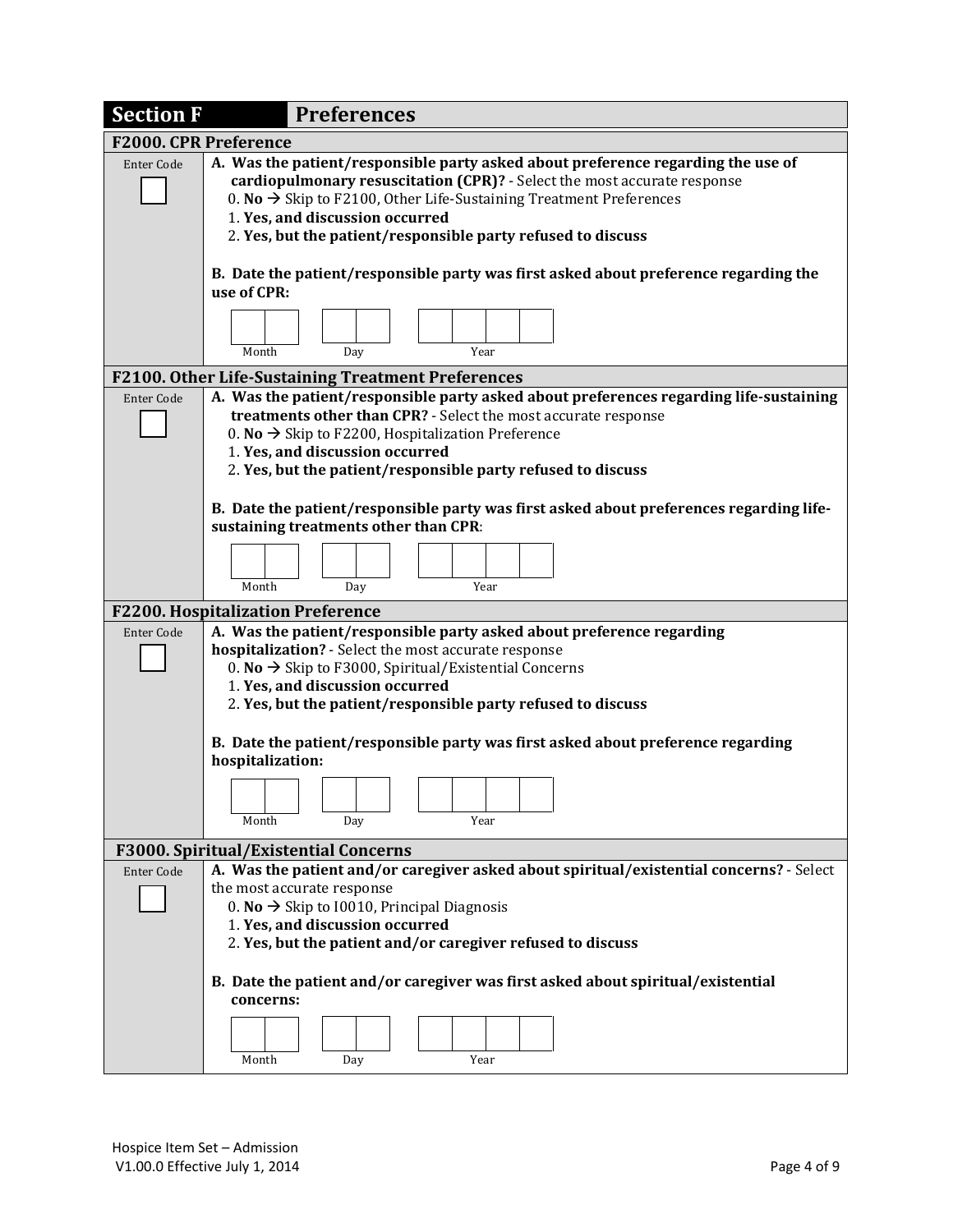| <b>Section I</b> | <b>Active Diagnoses</b>                                         |
|------------------|-----------------------------------------------------------------|
|                  | 10010. Principal Diagnosis                                      |
| Enter Code       | 01. Cancer<br>02. Dementia/Alzheimer's<br>99. None of the above |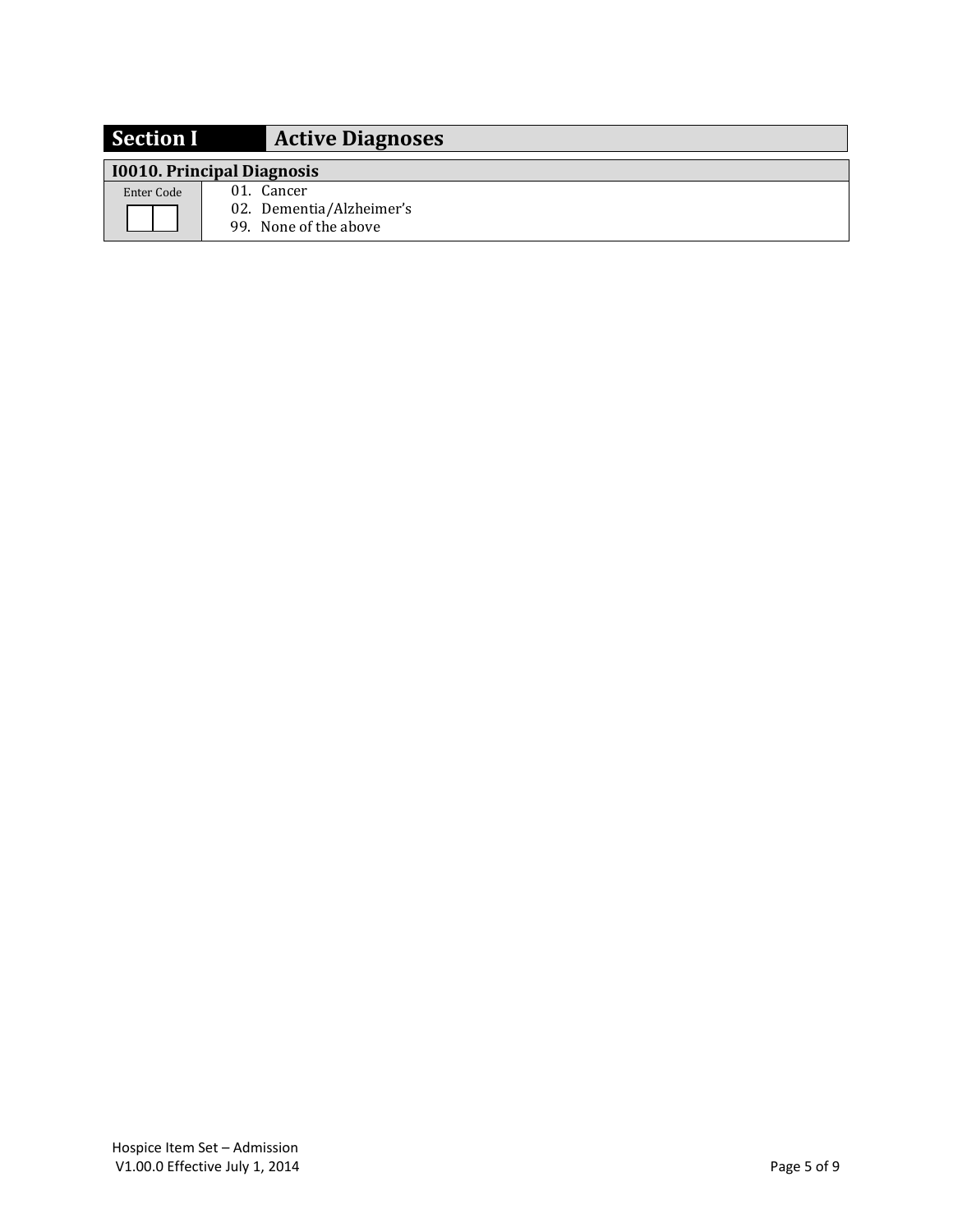| <b>Section J</b>      | <b>Health Conditions</b>                                                                                                                                                  |  |  |  |  |  |  |  |  |  |  |  |
|-----------------------|---------------------------------------------------------------------------------------------------------------------------------------------------------------------------|--|--|--|--|--|--|--|--|--|--|--|
| Pain                  |                                                                                                                                                                           |  |  |  |  |  |  |  |  |  |  |  |
| J0900. Pain Screening |                                                                                                                                                                           |  |  |  |  |  |  |  |  |  |  |  |
| <b>Enter Code</b>     | A. Was the patient screened for pain?<br>0. No $\rightarrow$ Skip to J2030, Screening for Shortness of Breath<br>1. Yes                                                   |  |  |  |  |  |  |  |  |  |  |  |
|                       | B. Date of first screening for pain:                                                                                                                                      |  |  |  |  |  |  |  |  |  |  |  |
|                       |                                                                                                                                                                           |  |  |  |  |  |  |  |  |  |  |  |
|                       | Year<br>Month<br>Day                                                                                                                                                      |  |  |  |  |  |  |  |  |  |  |  |
| <b>Enter Code</b>     | C. The patient's pain severity was:<br>0. None $\rightarrow$ Skip to J2030, Screening for Shortness of Breath<br>1. Mild<br>2. Moderate<br>3. Severe<br>9. Pain not rated |  |  |  |  |  |  |  |  |  |  |  |
| Enter Code            | D. Type of standardized pain tool used:                                                                                                                                   |  |  |  |  |  |  |  |  |  |  |  |
|                       | 1. Numeric<br>2. Verbal descriptor                                                                                                                                        |  |  |  |  |  |  |  |  |  |  |  |
|                       | 3. Patient visual                                                                                                                                                         |  |  |  |  |  |  |  |  |  |  |  |
|                       | 4. Staff observation<br>9. No standardized tool used                                                                                                                      |  |  |  |  |  |  |  |  |  |  |  |
|                       | <b>J0910. Comprehensive Pain Assessment</b>                                                                                                                               |  |  |  |  |  |  |  |  |  |  |  |
| <b>Enter Code</b>     | A. Was a comprehensive pain assessment done?<br>0. No $\rightarrow$ Skip to J2030, Screening for Shortness of Breath<br>$1.$ Yes                                          |  |  |  |  |  |  |  |  |  |  |  |
|                       | B. Date of comprehensive pain assessment:                                                                                                                                 |  |  |  |  |  |  |  |  |  |  |  |
|                       | Month<br>Year<br>Day                                                                                                                                                      |  |  |  |  |  |  |  |  |  |  |  |
|                       | C. Comprehensive pain assessment included:                                                                                                                                |  |  |  |  |  |  |  |  |  |  |  |
|                       | $\overline{\mathbf{\nabla}}$ Check all that apply                                                                                                                         |  |  |  |  |  |  |  |  |  |  |  |
|                       | 1. Location                                                                                                                                                               |  |  |  |  |  |  |  |  |  |  |  |
|                       | 2. Severity                                                                                                                                                               |  |  |  |  |  |  |  |  |  |  |  |
|                       | 3. Character                                                                                                                                                              |  |  |  |  |  |  |  |  |  |  |  |
|                       | 4. Duration                                                                                                                                                               |  |  |  |  |  |  |  |  |  |  |  |
|                       | 5. Frequency                                                                                                                                                              |  |  |  |  |  |  |  |  |  |  |  |
|                       | 6. What relieves/worsens pain                                                                                                                                             |  |  |  |  |  |  |  |  |  |  |  |
|                       | 7. Effect on function or quality of life                                                                                                                                  |  |  |  |  |  |  |  |  |  |  |  |
|                       | 9. None of the above                                                                                                                                                      |  |  |  |  |  |  |  |  |  |  |  |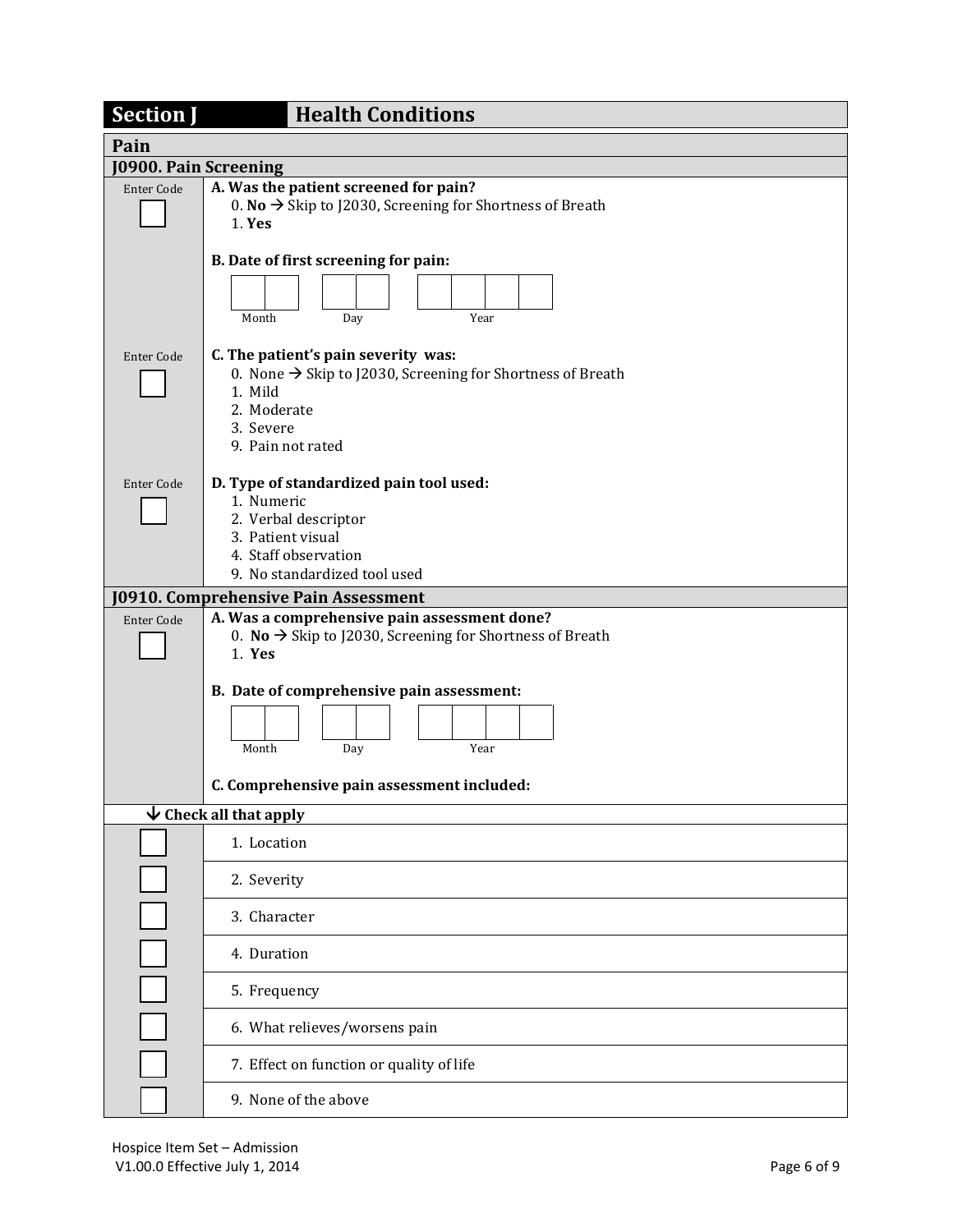| <b>Section J</b>          | <b>Health Conditions</b>                                                                                                                                                                                                                    |  |  |  |  |  |  |  |  |  |  |
|---------------------------|---------------------------------------------------------------------------------------------------------------------------------------------------------------------------------------------------------------------------------------------|--|--|--|--|--|--|--|--|--|--|
| <b>Respiratory Status</b> |                                                                                                                                                                                                                                             |  |  |  |  |  |  |  |  |  |  |
|                           | J2030. Screening for Shortness of Breath                                                                                                                                                                                                    |  |  |  |  |  |  |  |  |  |  |
| <b>Enter Code</b>         | A. Was the patient screened for shortness of breath?<br>0. No $\rightarrow$ Skip to N0500, Scheduled Opioid<br>1. Yes                                                                                                                       |  |  |  |  |  |  |  |  |  |  |
|                           | B. Date of first screening for shortness of breath:                                                                                                                                                                                         |  |  |  |  |  |  |  |  |  |  |
|                           | Month<br>Year<br>Day                                                                                                                                                                                                                        |  |  |  |  |  |  |  |  |  |  |
| Enter Code                | C. Did the screening indicate the patient had shortness of breath?<br>0. No $\rightarrow$ Skip to N0500, Scheduled Opioid<br>1. Yes                                                                                                         |  |  |  |  |  |  |  |  |  |  |
|                           | 2040. Treatment for Shortness of Breath                                                                                                                                                                                                     |  |  |  |  |  |  |  |  |  |  |
| <b>Enter Code</b>         | A. Was treatment for shortness of breath initiated? - Select the most accurate response<br>0. No $\rightarrow$ Skip to N0500, Scheduled Opioid<br>1. No, patient declined treatment $\rightarrow$ Skip to N0500, Scheduled Opioid<br>2. Yes |  |  |  |  |  |  |  |  |  |  |
|                           | B. Date treatment for shortness of breath initiated:                                                                                                                                                                                        |  |  |  |  |  |  |  |  |  |  |
|                           | Year<br>Month<br>Day                                                                                                                                                                                                                        |  |  |  |  |  |  |  |  |  |  |
|                           | C. Type(s) of treatment for shortness of breath initiated:                                                                                                                                                                                  |  |  |  |  |  |  |  |  |  |  |
|                           | $\overline{\mathbf{\nabla}}$ Check all that apply                                                                                                                                                                                           |  |  |  |  |  |  |  |  |  |  |
|                           | 1. Opioids                                                                                                                                                                                                                                  |  |  |  |  |  |  |  |  |  |  |
|                           | 2. Other medication                                                                                                                                                                                                                         |  |  |  |  |  |  |  |  |  |  |
|                           | 3. Oxygen                                                                                                                                                                                                                                   |  |  |  |  |  |  |  |  |  |  |
|                           | 4. Non-medication                                                                                                                                                                                                                           |  |  |  |  |  |  |  |  |  |  |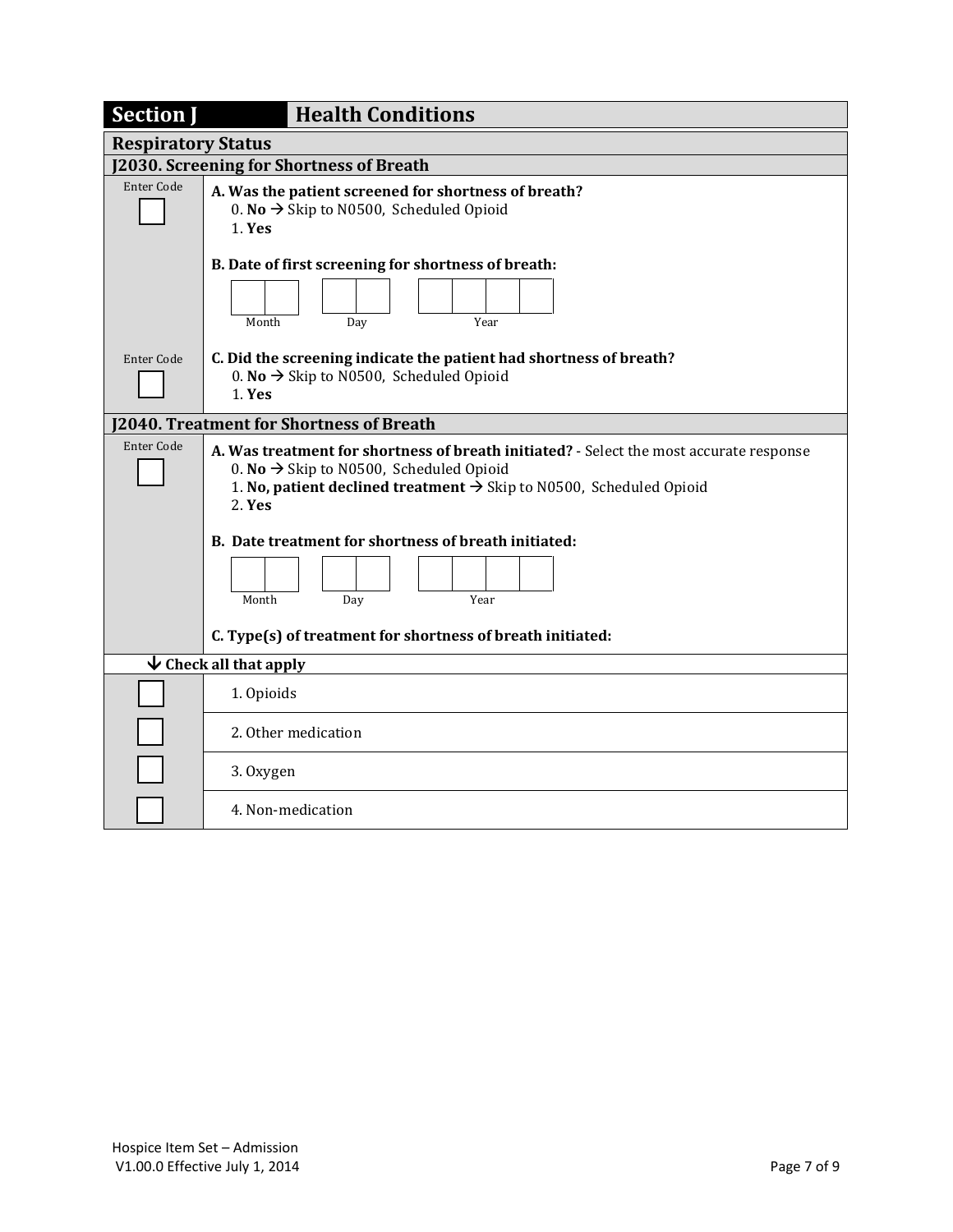| <b>Section N</b>        | <b>Medications</b>                                                                                                                                                                                                                                                                                                                                            |  |  |  |  |  |  |  |  |  |
|-------------------------|---------------------------------------------------------------------------------------------------------------------------------------------------------------------------------------------------------------------------------------------------------------------------------------------------------------------------------------------------------------|--|--|--|--|--|--|--|--|--|
| N0500. Scheduled Opioid |                                                                                                                                                                                                                                                                                                                                                               |  |  |  |  |  |  |  |  |  |
| <b>Enter Code</b>       | A. Was a scheduled opioid initiated or continued?<br>0. No $\rightarrow$ Skip to N0510, PRN Opioid<br>$1.$ Yes                                                                                                                                                                                                                                                |  |  |  |  |  |  |  |  |  |
|                         | B. Date scheduled opioid initiated or continued:                                                                                                                                                                                                                                                                                                              |  |  |  |  |  |  |  |  |  |
|                         | Year<br>Month<br>Day                                                                                                                                                                                                                                                                                                                                          |  |  |  |  |  |  |  |  |  |
| N0510. PRN Opioid       |                                                                                                                                                                                                                                                                                                                                                               |  |  |  |  |  |  |  |  |  |
| Enter Code              | A. Was a PRN opioid initiated or continued?<br>0. No $\rightarrow$ Skip to N0520, Bowel Regimen<br>$1.$ Yes                                                                                                                                                                                                                                                   |  |  |  |  |  |  |  |  |  |
|                         | B. Date PRN opioid initiated or continued:                                                                                                                                                                                                                                                                                                                    |  |  |  |  |  |  |  |  |  |
|                         | Year<br>Month<br>Day                                                                                                                                                                                                                                                                                                                                          |  |  |  |  |  |  |  |  |  |
|                         | N0520. Bowel Regimen                                                                                                                                                                                                                                                                                                                                          |  |  |  |  |  |  |  |  |  |
|                         | Complete only if N0500A or N0510A = 1                                                                                                                                                                                                                                                                                                                         |  |  |  |  |  |  |  |  |  |
| <b>Enter Code</b>       | A. Was a bowel regimen initiated or continued? - Select the most accurate response<br>0. No $\rightarrow$ Skip to Z0400, Signature(s) of Person(s) Completing the Record<br>1. No, but there is documentation of why a bowel regimen was not initiated or<br>continued $\rightarrow$ Skip to Z0400, Signature(s) of Person(s) Completing the Record<br>2. Yes |  |  |  |  |  |  |  |  |  |
|                         | B. Date bowel regimen initiated or continued:                                                                                                                                                                                                                                                                                                                 |  |  |  |  |  |  |  |  |  |
|                         | Year<br>Month<br>Day                                                                                                                                                                                                                                                                                                                                          |  |  |  |  |  |  |  |  |  |